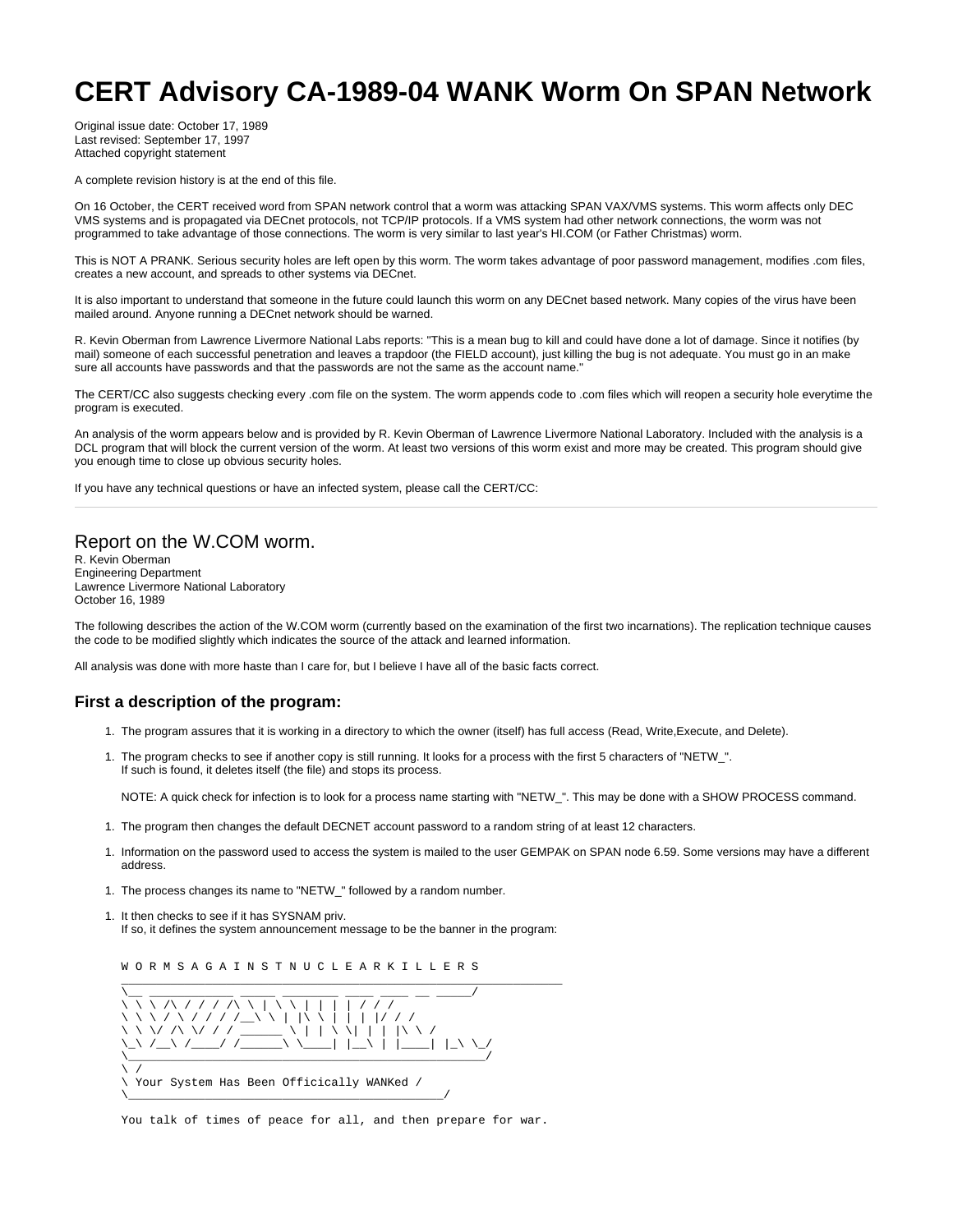- 1. If it has SYSPRV, it disables mail to the SYSTEM account.
- 1. If it has SYSPRV, it modifies the system login command procedure to APPEAR to delete all of a user's file. (It really does nothing.)
- 1. The program then scans the accounts logical name table for command procedures and tries to modify the FIELD account to a known password with login form any source and all privs. This is a primitive virus, but very effective IF it should get into a privileged account.
- 
- 1. It proceeds to attempt to access other systems by picking node numbers at random. It then used PHONE to get a list of active users on the remote system. It proceeds to irritate them by using PHONE to ring them.
- 1. The program then tries to access the RIGHTSLIST file and attempts to access some remote system using the users found and a list of "standard" users included with the worm.
- It looks for passwords which are the same as that of the account or are blank. It records all such accounts.
- 1. It looks for an account that has access to SYSUAF.DAT.
- 1. If a priv. account is found, the program is copied to that account and started. If no priv account was found, it is copied to other accounts found on the random system.
- 1. As soon as it finishes with a system, it picks another random system and repeats (forever).

#### **Response:**

1. The following program will block the worm. Extract the following code and execute it. It will use minimal resources. It create a process named NETW\_BLOCK which will prevent the worm from running.

Editors note: This fix will work only with this version of the worm. Mutated worms will require modification of this code; however, this program should prevent the worm from running long enough to secure your system from the worms attacks.

\$ Set Default SYS\$MANAGER \$ Create BLOCK\_WORM.COM \$ DECK/DOLLAR=END\_BLOCK \$LOOP: \$ Set Process/Name=NETW\_BLOCK \$ Wait 12:0 \$ GoTo loop END\_BLOCK \$ Run/Input=SYS\$MANAGER:BLOCK\_WORM.COM/Error=NL:/Output=NL:/UIC=[1,4] - SYS\$SYSTEM:LOGINOUT

Editors note: This fix might only work if the worm is running as SYSTEM. An earlier post made by the CERT/CC suggested the following:

\$ Run SYS\$SYSTEM:NCP Clear Object Task All  $^{\prime}$ 7.

You must then edit the file SYS\$MANAGER:STARTNET.COM, and add the line

CLEAR OBJECT TASK ALL

AFTER the line which says

SET KNOWN OBJECTS ALL

This has the side-effect of disabling users from executing any command procedure via DECnet that the system manager has not defined in the DECnet permanent database.

1. Enable security auditing.

The following command turns on the MINIMUM alarms. The log is very useful in detecting the effects of the virus left by the worm. It will catch the viruses modification of the UAF. \$ Set Audit/Alarm/Enable=(ACL,Authorization,Breakin=All,Logfailure=All)

- 1. Check for any account with NETWORK access available for blank passwords or passwords that are the same as the username. Change them!
- 1. If you are running VMS V5.x, get a copy of SYS\$UPDATE:NETCONFIG\_UPDATE.COM from any V5.2 system and run it. If you are running V4.x, change the username and password for the network object "FAL".
- 1. If you have been infected, it will be VERY obvious. Start checking the system for modifications to the FIELD account. Also, start scanning the system for the virus. Any file modified will contain the following line: \$ oldsyso=f\$trnlnm("SYS\$OUTPUT")

It may be in LOTS of command procedures. Until all copies of the virus are eliminated, the FIELD account may be changed again.

1. Once you are sure all of the holes are plugged, you might kill off NETW\_BLOCK. (And then again, maybe not.)

Copyright 1989 Carnegie Mellon University.